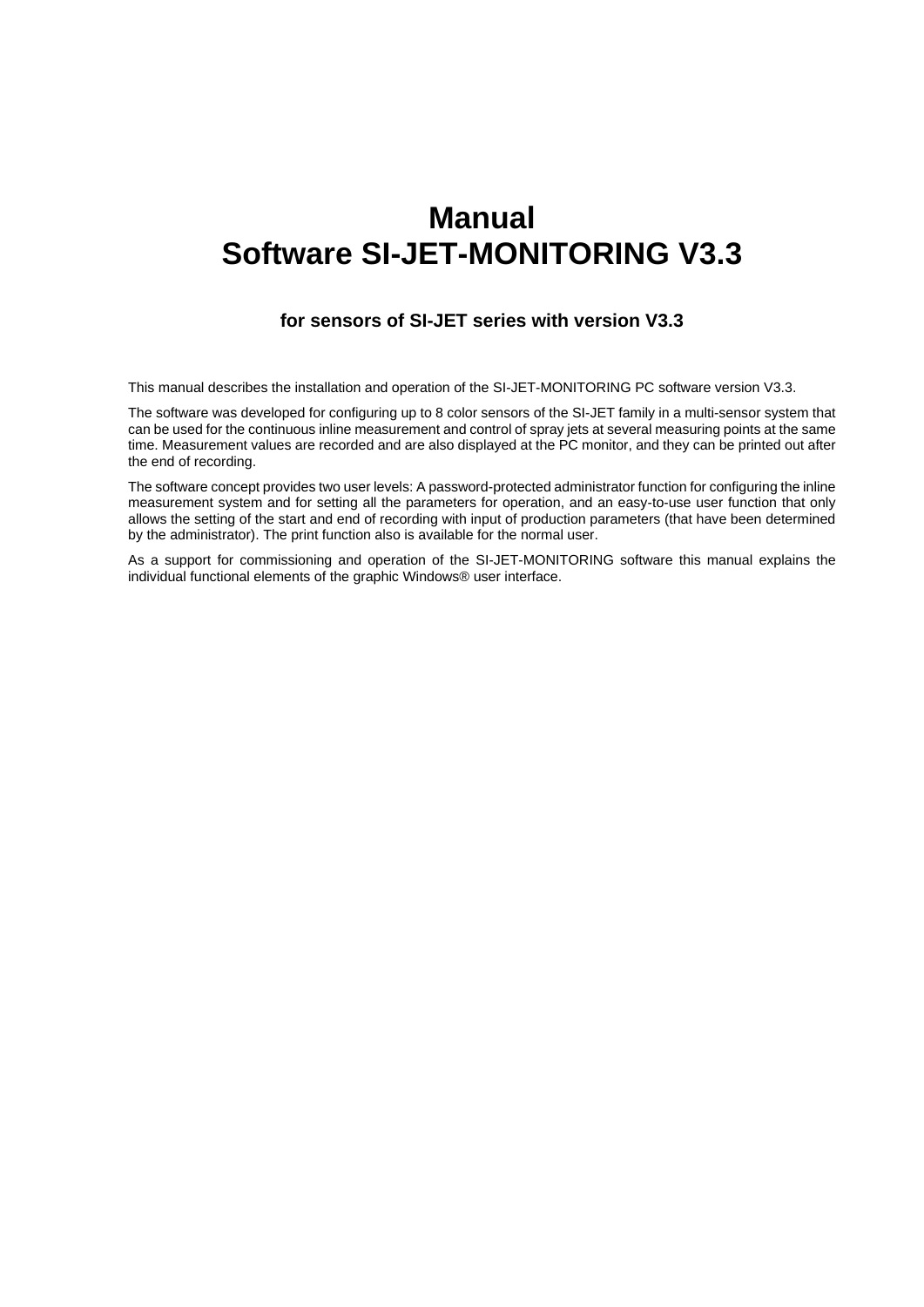# **Contents**

| 2 |  |
|---|--|
|   |  |
|   |  |
|   |  |
|   |  |
|   |  |
|   |  |
|   |  |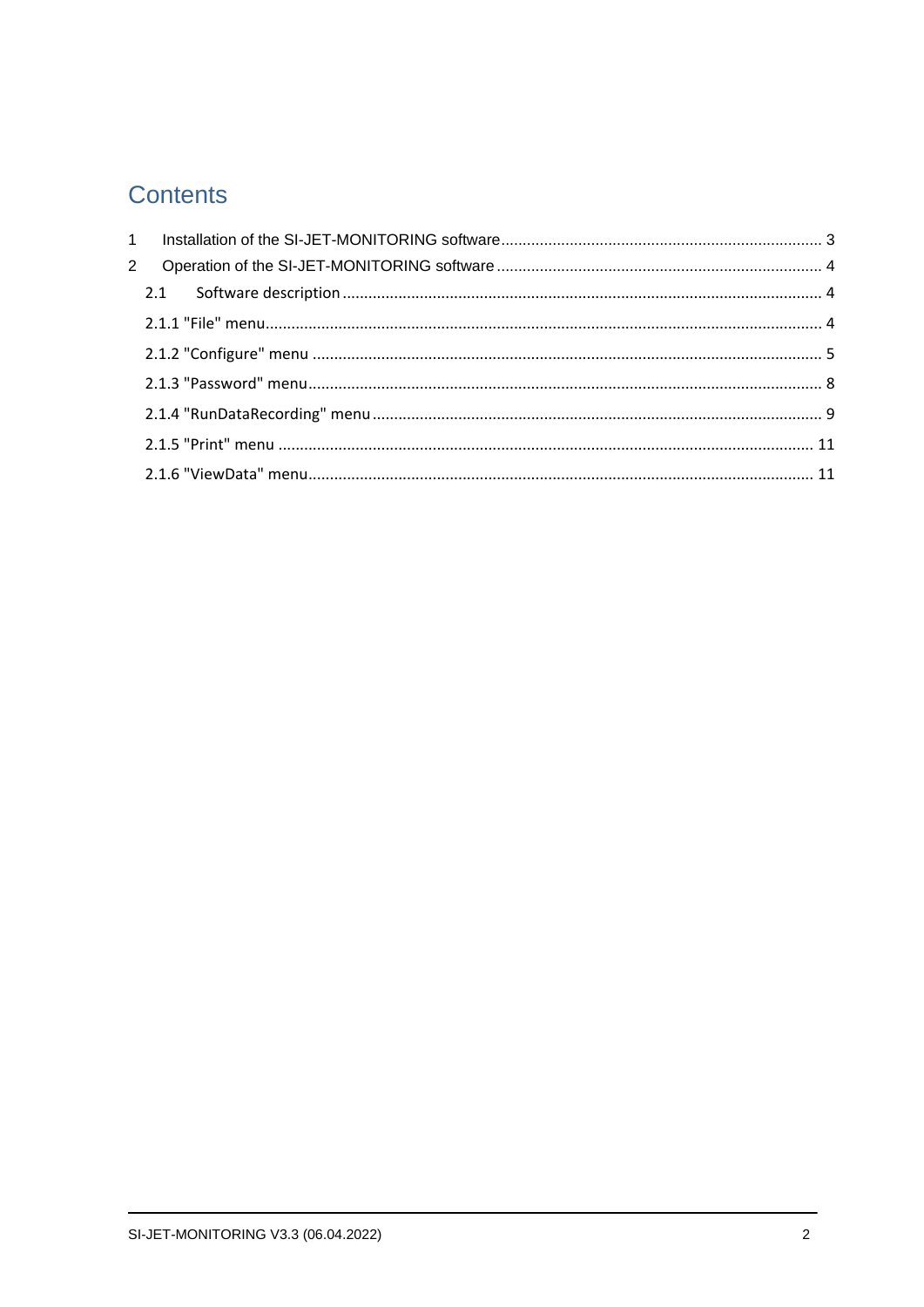## <span id="page-2-0"></span>**1 Installation of the SI-JET-MONITORING software**

The following requirements must be fulfilled for successful installation of the software:

- Microsoft® Windows® 7, 8, 10
- IBM PC AT or compatible
- VGA graphics

 $\overline{\phantom{a}}$ 

- Microsoft-compatible mouse
- Serial RS232 interface at the PC or USB slot or RJ45 connector
- Cable *cab-las4/PC* for the RS232 interface or *cab-4/USB* USB converter or *cab-4/ETH* Ethernet converter

Please install the software as described below:

| $\mathbf{1}$ . | You can download the software via a provided download link or, if applicable, install it via the<br>provided software DVD. To install the software, start the 'SETUP' program in the 'SOFTWARE'<br>folder.                                                                                       |
|----------------|--------------------------------------------------------------------------------------------------------------------------------------------------------------------------------------------------------------------------------------------------------------------------------------------------|
| 2.             | The installation program displays a dialog and suggests to install the software in the<br>C:\"FILENAME" directory on the hard disk.<br>You may accept this suggestion with OK or [ENTER], or you may change the path as desired.<br>Installation is then performed automatically.                |
| 3.             | During the installation process a new program group for the software is created in the Windows<br>Program Manager. In the program group an icon for starting the software is created automatically.<br>When installation is successfully completed the installation program displays "Setup OK". |
| 4.             | After successful installation the software can be started with a left mouse button double-click on<br>the icon.                                                                                                                                                                                  |

WindowsTM is a registered trademark of Microsoft Corp. VGATM is a trademark of International Business Machines Corp.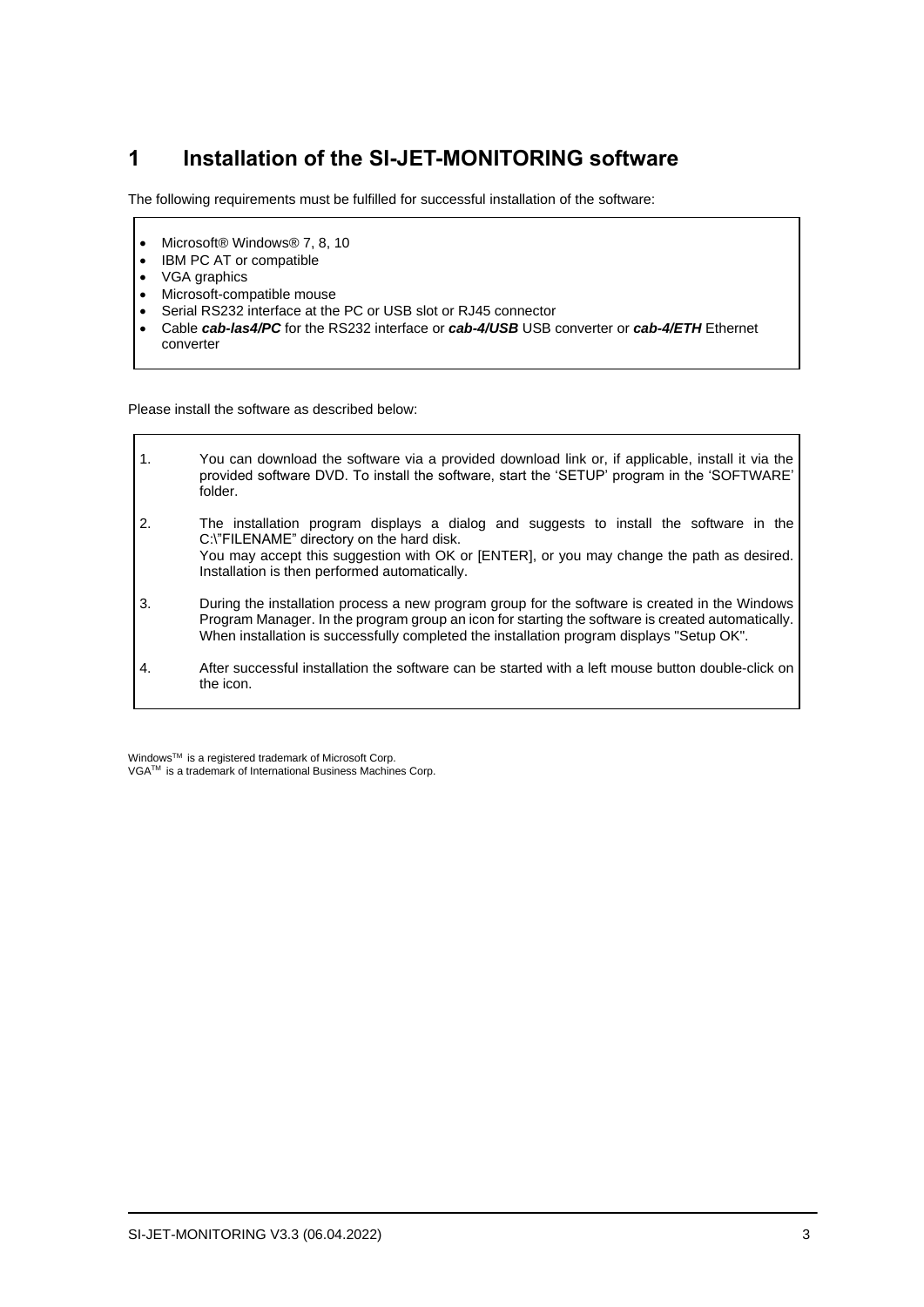## <span id="page-3-0"></span>**2 Operation of the SI-JET-MONITORING software**

## <span id="page-3-1"></span>**2.1 Software description**

#### **Please read this chapter before you start the process of initialising the software.**

When the **SI-JET-MONITORING** software is started, the following window appears on the Windows user interface. Depending on the settings in the **"Startup Configuration File"**, various elements are displayed.

**TIP!** To avoid problems with the handling of the file path, it is advisable to run the software as administrator. You can either set this in the **Properties** under **Compatibility** or you start the software with a right click and choose **"Run as administrator"**.

| File Configure Password RunDataRecording Print ViewData Language Version!<br>回回<br>உ<br>CNT<br>CNT<br>$\bullet$<br>$\bullet$<br>Sensor 2<br>Sensor 1<br>20 <sup>1</sup><br>20 <sup>1</sup><br>$\mathbf 0$<br><b>SV</b><br>${\sf SV}$<br>$\mathbf 0$<br>↟<br>↟<br>$10 -$<br>$10 -$<br>20<br><b>TOL</b><br><b>TOL</b><br>20<br>D<br>$-0 -$<br>$0 -$<br>D |  |
|--------------------------------------------------------------------------------------------------------------------------------------------------------------------------------------------------------------------------------------------------------------------------------------------------------------------------------------------------------|--|
|                                                                                                                                                                                                                                                                                                                                                        |  |
|                                                                                                                                                                                                                                                                                                                                                        |  |
|                                                                                                                                                                                                                                                                                                                                                        |  |
| $\mathbf 0$                                                                                                                                                                                                                                                                                                                                            |  |
| AV<br>AV<br>$\bf{0}$<br>$-10-$<br>$-10-$<br>J<br>d<br>$\Omega$<br>d<br>$\Omega$<br>$-20-$<br>$-20 -$                                                                                                                                                                                                                                                   |  |
| $20 -$<br>20 <sup>1</sup><br><b>SV</b><br>SV<br>$\circ$<br>$\circ$                                                                                                                                                                                                                                                                                     |  |
| ↟<br>€<br>$10 -$<br>$10 -$<br>20<br><b>TOL</b><br><b>TOL</b><br>20                                                                                                                                                                                                                                                                                     |  |
| $S1$ 0-<br>$0 -$<br>S <sub>1</sub><br>$\bullet$<br>AV<br><b>AV</b><br>$\Omega$<br>$-10-$<br>$-10-$                                                                                                                                                                                                                                                     |  |
| ₩<br>J<br>$\circ$<br>d<br>$\mathbf d$<br>$\circ$<br>$-20-$<br>$-20-$                                                                                                                                                                                                                                                                                   |  |
| $20 -$<br>$20 -$<br><b>SV</b><br>${\sf SV}$<br>$\bullet$<br>$\circ$<br>个<br>⇑                                                                                                                                                                                                                                                                          |  |
| $10 -$<br>$10 -$<br><b>TOL</b><br>20<br><b>TOL</b><br>20<br>$S2 \ 0^-$<br>$S2$ $0$ -                                                                                                                                                                                                                                                                   |  |
| AV<br><b>AV</b><br>$\bullet$<br>$\bullet$<br>$-10-$<br>$-10-$<br>J<br>⇓<br>$\bullet$<br>ď<br>$\mathbf d$<br>$\circ$                                                                                                                                                                                                                                    |  |
| $-20-$<br>$-20 -$<br>192.168.2.51<br><b>COM PORT</b><br>6<br>$\ensuremath{\mathsf{IP}}$                                                                                                                                                                                                                                                                |  |
|                                                                                                                                                                                                                                                                                                                                                        |  |
|                                                                                                                                                                                                                                                                                                                                                        |  |
|                                                                                                                                                                                                                                                                                                                                                        |  |
|                                                                                                                                                                                                                                                                                                                                                        |  |
|                                                                                                                                                                                                                                                                                                                                                        |  |
|                                                                                                                                                                                                                                                                                                                                                        |  |
|                                                                                                                                                                                                                                                                                                                                                        |  |
|                                                                                                                                                                                                                                                                                                                                                        |  |
|                                                                                                                                                                                                                                                                                                                                                        |  |
|                                                                                                                                                                                                                                                                                                                                                        |  |
|                                                                                                                                                                                                                                                                                                                                                        |  |
|                                                                                                                                                                                                                                                                                                                                                        |  |
|                                                                                                                                                                                                                                                                                                                                                        |  |

## <span id="page-3-2"></span>**2.1.1 "File" menu**

File Configure Tools Password RunDal

Load Configuration File Save Configuration File Save As Startup Configuration File In the **"File"** menu, configuration files that are set under **"Configure"** can be saved to a file or loaded from a file.

The **"Save As Startup Configuration File"** item defines the currently set parameters as startup parameters, i.e. these parameters will be loaded automatically when the software is started.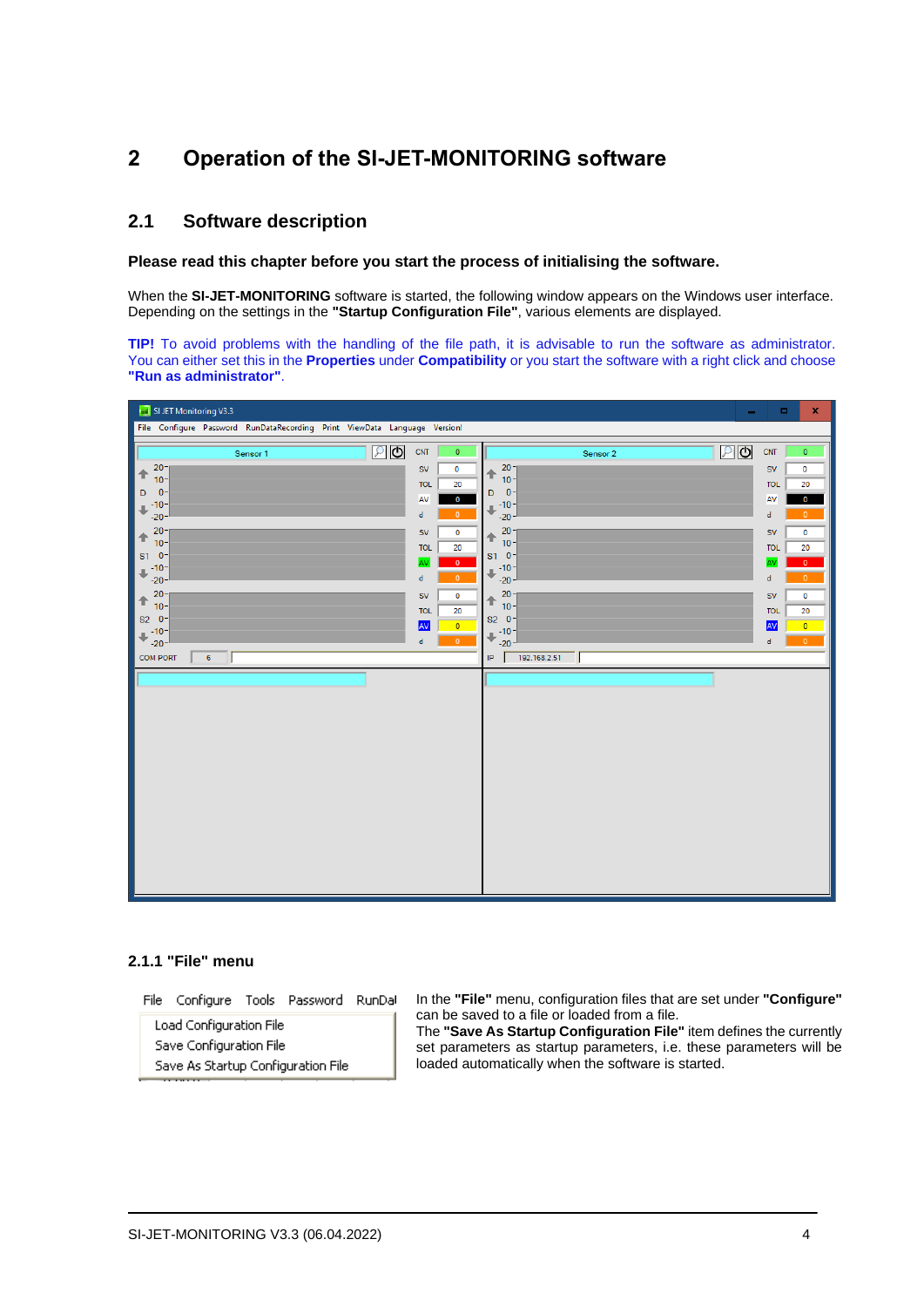## <span id="page-4-0"></span>**2.1.2 "Configure" menu**



The **"Configure"** menu can be used for performing certain parameter presettings.

A click on "**Set Sensor Configuration**" opens the following **SENSOR CONFIGURATION PANEL**:

| <b>E2</b> SENSOR CONFIGURATION PANEL<br>$\mathbf x$ |                                                                          |                                |                                                                             |
|-----------------------------------------------------|--------------------------------------------------------------------------|--------------------------------|-----------------------------------------------------------------------------|
| $\nabla$ ENABLE                                     | Sensor 1                                                                 | $\nabla$ ENABLE                | Sensor 2                                                                    |
| <b>INSERT SENSOR NAME</b><br>Sensor 1               |                                                                          | <b>INSERT SENSOR NAME</b>      | Sensor 2                                                                    |
| SELECT SETVALUE SOURCE                              | $\overline{\phantom{a}}$<br><b>ADJUSTABLE</b>                            | SELECT SETVALUE SOURCE         | $\blacksquare$<br><b>ADJUSTABLE</b>                                         |
| DENSITY 0<br>SYM1                                   | $\overline{0}$<br>$\overline{\phantom{0}}$<br>SYM2                       | DENSITY 0<br>SYM1              | $\overline{0}$<br>$\overline{0}$<br>SYM2                                    |
| 20<br>TOL  <br><b>TOL</b>                           | 20<br>20<br><b>TOL</b>                                                   | 20<br><b>TOL</b><br><b>TOL</b> | 20<br>20<br><b>TOL</b>                                                      |
| <b>SELECT CONNECTION</b>                            | 19200<br><b>COM PORT</b><br>6<br><b>BAUD</b><br>$\overline{\phantom{a}}$ | <b>SELECT CONNECTION</b>       | P <br>5000<br>192.168.2.51<br><b>PORT</b>                                   |
| $\nabla$ ENABLE                                     | Sensor 3                                                                 | $\nabla$ ENABLE                | Sensor 4                                                                    |
| <b>INSERT SENSOR NAME</b>                           |                                                                          | <b>INSERT SENSOR NAME</b>      |                                                                             |
| SELECT SETVALUE SOURCE                              | $\overline{\phantom{a}}$<br><b>ADJUSTABLE</b>                            | SELECT SETVALUE SOURCE         | $\overline{\mathbf{v}}$<br><b>DEFAULT</b>                                   |
| $\sim$ 0<br><b>DENSITY</b><br>SYM1                  | $\mathbf{0}$<br>$\overline{0}$<br>SYM2                                   | 2000<br><b>DENSITY</b><br>SYM1 | 480<br>520<br>SYM <sub>2</sub>                                              |
| 20<br><b>TOL</b><br>TOL                             | 20<br>20<br>TOL                                                          | 30<br><b>TOL</b><br>TOL        | 20<br><b>TOL</b><br>15                                                      |
| <b>SELECT CONNECTION</b>                            | 5000<br>IP<br><b>PORT</b><br>192.168.2.197                               | <b>SELECT CONNECTION</b>       | <b>COM PORT</b><br>19200<br><b>BAUD</b><br>$-1$<br>$\overline{\phantom{a}}$ |
| $\Gamma$ ENABLE                                     | Sensor 5                                                                 | $\Gamma$ ENABLE                | Sensor 6                                                                    |
|                                                     |                                                                          |                                |                                                                             |
|                                                     |                                                                          |                                |                                                                             |
|                                                     |                                                                          |                                |                                                                             |
|                                                     |                                                                          |                                |                                                                             |
|                                                     |                                                                          |                                |                                                                             |
| $\Gamma$ ENABLE                                     | Sensor 7                                                                 | $\Gamma$ ENABLE                | Sensor 8                                                                    |
|                                                     |                                                                          |                                |                                                                             |
|                                                     |                                                                          |                                |                                                                             |
|                                                     |                                                                          |                                |                                                                             |
|                                                     |                                                                          |                                |                                                                             |
|                                                     |                                                                          |                                |                                                                             |
|                                                     |                                                                          |                                |                                                                             |

If data should be recorded from a sensor, the sensor must be activated with **"ENABLE"**. In the **"INSERT SENSOR NAME"** field a name can be assigned to the sensor. This name will then be displayed in the main window, saved in the output file, and will also be printed.

The main window displays the respective color space coordinates for every sensor and their tolerances. The **SENSOR CONFIGURATION PANEL** is used to set the source of these values.

If **DEFAULT** is selected under **SELECT SETVALUE SOURCE,** the setvalues **(Setvalue SV)** and tolerances **(TOL)**  are taken from the **SENSOR CONFIGURATION PANEL**.

With **SELECT SETVALUE SOURCE=ADJUSTABLE** the setvalues **(SV)** and tolerances **(TOL)** can be changed while recording is running in the main window. For this purpose, right-click on the respective display or double-click on it to directly edit the display.

The interface between a sensor and the PC is specified under **"SELECT CONNECTION"**.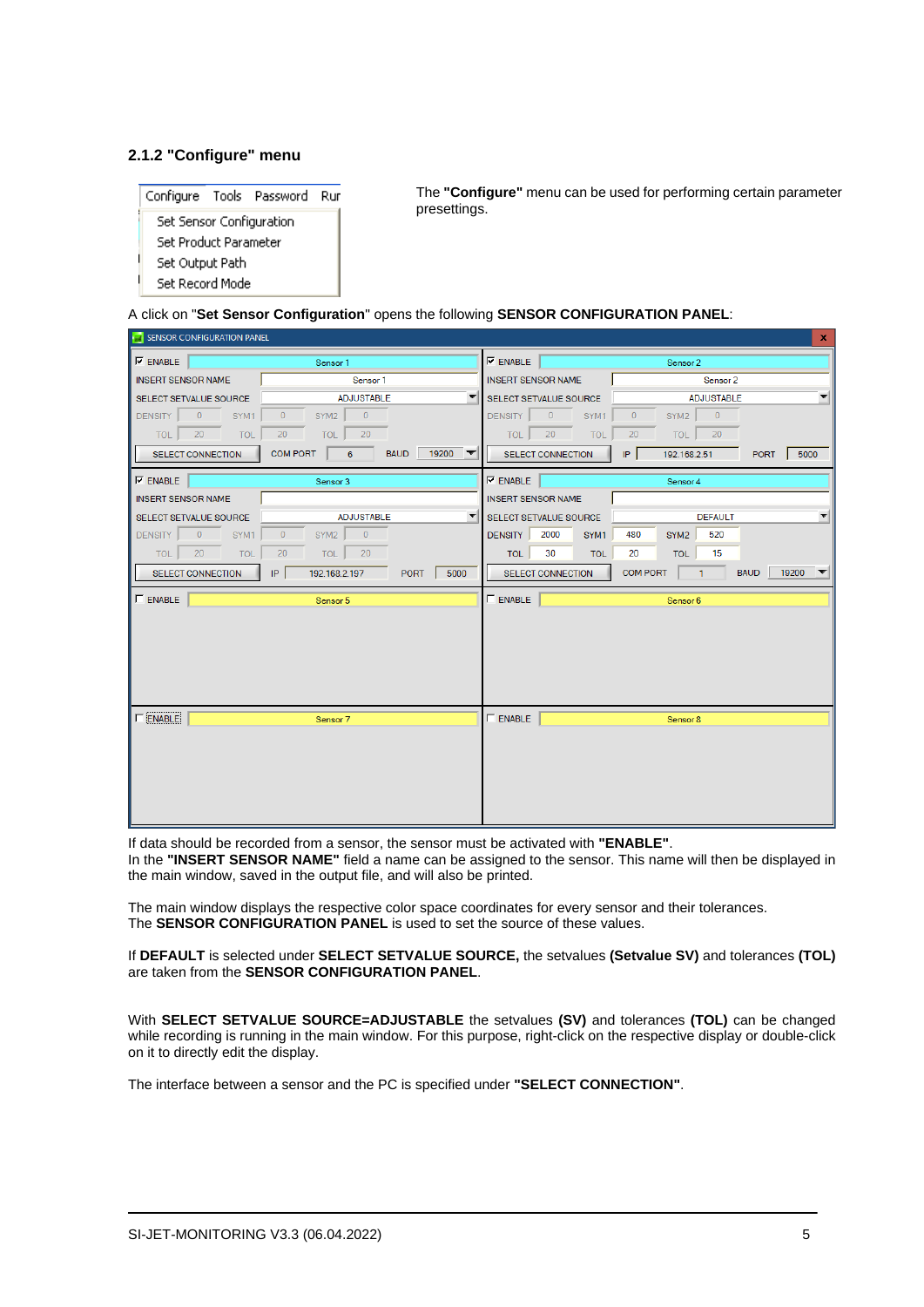A click on **"Set Product Parameter"** opens the **PRODUCT PARAMETER CONFIGURATION PANEL**:

| PRODUCT PARAMETER CONFIGURATION PANEL                                                                                  |                               |  |  |
|------------------------------------------------------------------------------------------------------------------------|-------------------------------|--|--|
| ENABLE AND SELECT PRODUCT PARAMETERS. WHICH ARE FIX AND<br>MUST BE STORED IN THE OUTPUT FILE AND PRINTED AT THE REPORT |                               |  |  |
| <b>V</b> ENABLE PRODUCT PARAMETER 1                                                                                    | <b>Example Machine Number</b> |  |  |
| <b>V ENABLE PRODUCT PARAMETER 2</b>                                                                                    | <b>Example Plant</b>          |  |  |
| E ENABLE PRODUCT PARAMETER 3                                                                                           |                               |  |  |
| <b>ENABLE PRODUCT PARAMETER 4</b><br>п                                                                                 |                               |  |  |
| <b>ENABLE PRODUCT PARAMETER 5</b>                                                                                      |                               |  |  |
| ENABLE AND SELECT PRODUCT PARAMETERS. WHICH MUST BE ENTERED<br>BY THE MACHINE OPERATOR WHEN THE MEASUREMENT STARTS     |                               |  |  |
| $\nabla$ ENABLE PRODUCT PARAMETER 6                                                                                    | <b>Example Product Number</b> |  |  |
| <b>V</b> ENABLE PRODUCT PARAMETER 7                                                                                    | <b>Example Order Number</b>   |  |  |
| <b>V</b> ENABLE PRODUCT PARAMETER 8                                                                                    | <b>Example Operator</b>       |  |  |
| <b>V</b> ENABLE PRODUCT PARAMETER 9                                                                                    | <b>Example Appendix</b>       |  |  |
|                                                                                                                        |                               |  |  |
| <b>ENABLE PRODUCT PARAMETER 10</b>                                                                                     |                               |  |  |

There are 5 parameters that can be individually entered. All these data are fixed and are, if they are enabled, saved in the file and printed in the report. Parameters 6 to 10, if they are enabled, must be entered by the operator after pressing **"Start"**.

These data also are saved in the file and printed.

#### **Attention! The characters / \ : . \* ? " < > | must not be used.**

| <b>Insert Product Parameter</b> |  |
|---------------------------------|--|
| <b>Example Product Number</b>   |  |
|                                 |  |
|                                 |  |
| OK                              |  |
|                                 |  |

#### Example:

Number.

**"ENABLE PRODUCT PARAMETER 6"** is activated and is assigned the input of **"Example Product Number"**. When **"RunDataRecording"** and **"Start"** is pressed, a window will appear prompting the operator to enter a Product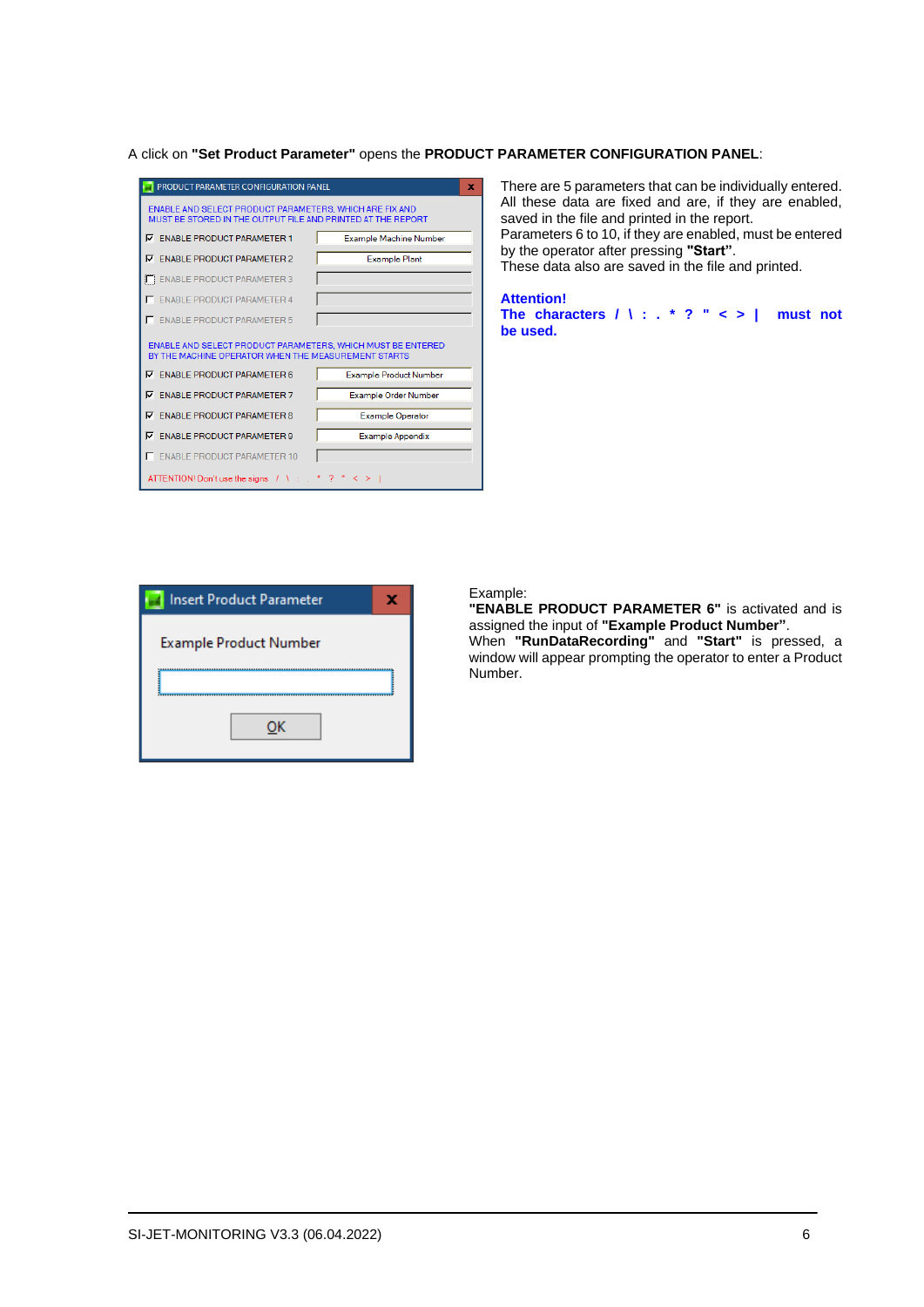#### A click on **"Set Output Path"** opens the **OUTPUT FILE CONFIGURATION PANEL**:

| <b>OUTPUT FILE CONFIGURATION PANEL</b>                                                                                                                                        |  |  |
|-------------------------------------------------------------------------------------------------------------------------------------------------------------------------------|--|--|
| SELECT HOW TO CREATE THE OUTPUT FILENAME<br>$\nabla$ SAVE DATA TO FILE<br><b>FOPERATOR CREATES FILENAME MANUALLY</b><br>$\nabla$ CREATE FILENAME AUTOMATICALLY WITH:          |  |  |
| <b>Output Directory</b><br>d:\Mist                                                                                                                                            |  |  |
| <b>SELECT A FILE EXTENSION</b><br>$\mathbf{XXX}$ .<br>dat                                                                                                                     |  |  |
| F PRODUCT PARAMETER 6<br><b>V PRODUCT PARAMETER 1</b>                                                                                                                         |  |  |
| PRODUCT PARAMETER 2 $\Box$ PRODUCT PARAMETER 7                                                                                                                                |  |  |
| <b>F</b> PRODUCT PARAMETER 3<br><b>F</b> PRODUCT PARAMETER 8                                                                                                                  |  |  |
| $\Box$ PRODUCT PARAMETER 4 $\Box$ PRODUCT PARAMETER 9                                                                                                                         |  |  |
| PRODUCT PARAMETER 5 <b>F</b> PRODUCT PARAMETER 10                                                                                                                             |  |  |
| SELECT DATA WHICH SHOULD BE SAVED TO FILE<br>$\nabla$ DENSITY<br>$\overline{V}$ SYM1<br>$\nabla$ SYM2<br><b>▽</b> delta DENSITY<br>$\nabla$ delta SYM1<br>$\nabla$ delta SYM2 |  |  |

This window is used for defining the output file.

"**SAVE DATA TO FILE"** determines whether the data should be stored to a file, or whether they should be visualized only. If "**SAVE DATA TO FILE"** is not enabled, all setting possibilities will be faded out.

If **"OPERATOR CREATES FILENAME MANUALLY"** is activated, the software, after the operated presses "**Start"**, prompts the operator to define an output file.

If **"CREATE FILENAME AUTOMATICALLY"** is activated, the software automatically creates the output file.

The output path is determined with **"Output Directory"**. The file name comprises the activated **"PRODUCT PARAMETER"**, the sensor name and the extension defined under **"SELECT A FILE EXTENSION"**.

Under "**SELECT DATA WHICH SHOULD BE SAVED TO FILE"** that data are selected, which should be stored.

#### **INFO!**

If the output file should be opened with Microsoft EXCEL, the regional settings in Windows should first be set to an Anglo-American country (Great Britain, U.S.A., ...). The reason for this is that EXCEL interprets a number with comma as a date information. If the file is saved in Anglo-American mode and the regional settings are then set back to your respective country, EXCEL will recognise a number with comma correctly. If the file is saved in the Anglo-American mode, and if the regional settings are then set back to the respective country, EXCEL recognises the gloss factor as a floating point number.

The following steps must be performed to change to an Anglo-American language:

Start  $\rightarrow$  Settings  $\rightarrow$  Control Panel  $\rightarrow$  Regional and Language Settings

An Anglo-American language can then be selected in the "Regional Settings" tab.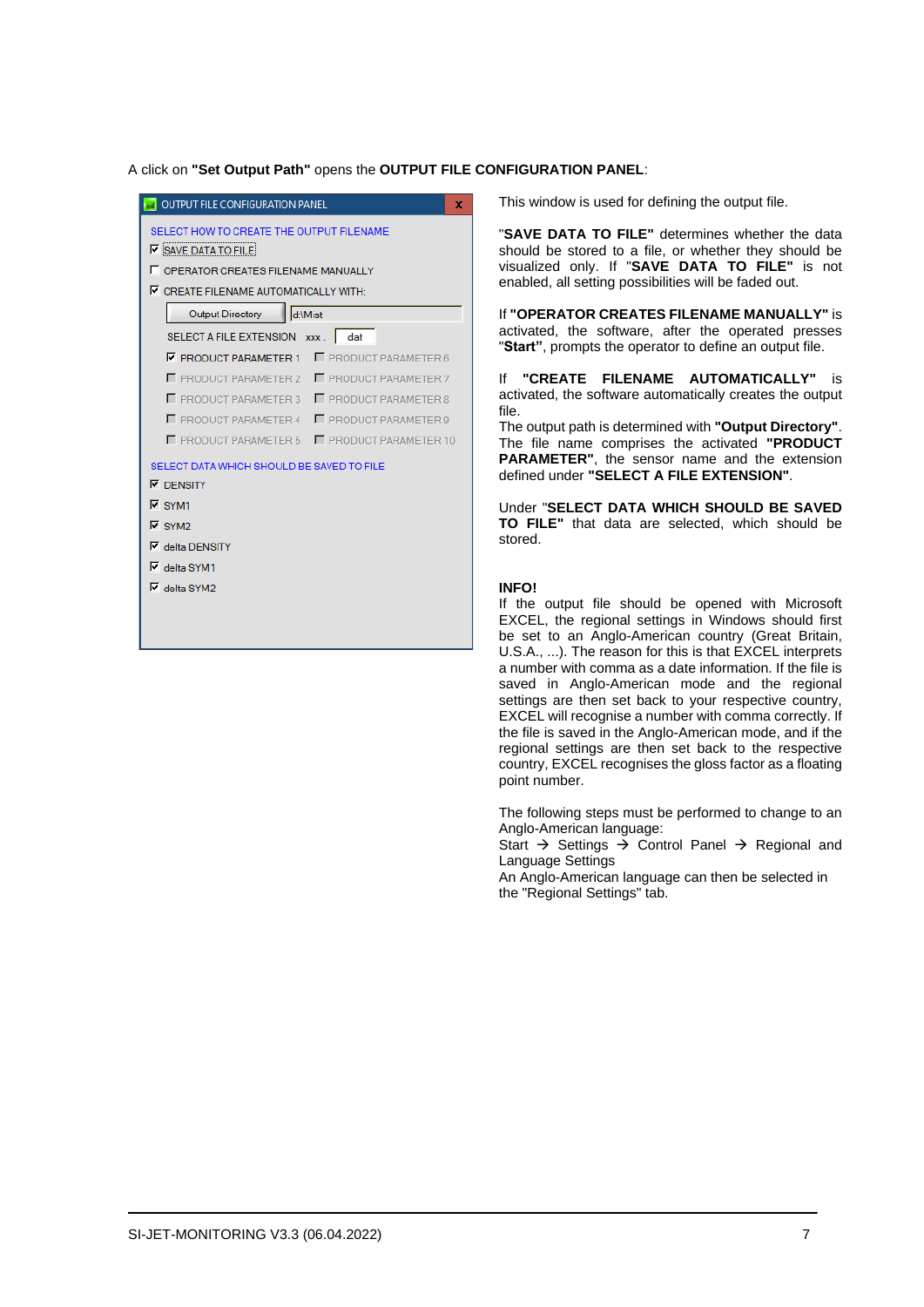#### A click on **"Select Record Mode"** opens the **RECORDER CONFIGURATION PANEL**:

| <b>RECORDER CONFIGURATION PANEL</b>                     |              |      |  |
|---------------------------------------------------------|--------------|------|--|
| SELECT THE RECORD MODE<br><b>SELECT DATA RECORDING:</b> | AUTO LIMITED |      |  |
| RECORD-TIME INTERVAL IN SECONDS                         |              |      |  |
| VALUES TO BE RECORDED (MAX 32 767)                      |              | 1000 |  |

This window is used for determining the data recording mode.

With **"AUTO LIMITED"**, an adjustable number of data is recorded after an adjustable time interval.

With **"AUTO UNLIMITED"** data are recorded after an adjustable time interval until recording is stopped by pressing "Stop".

With **"AUTO TRIGGERED"** the sensor automatically sends data which are then recorded and saved.

#### **Attention!**

**For using the "AUTO TRIGGERED" function the sensor must operate in one of the trigger modes, because data only are sent when the trigger condition drops (cf. instruction manual SI-JET-Scope).**

### <span id="page-7-0"></span>**2.1.3 "Password" menu**

| Password RunDataRecording Print Vie<br><b>Activate Password Protection</b><br>Deactivate Password Protection<br>Change Password | The "File" and "Configure" items can be protected by a password.<br>Password protection can be enabled and disabled.<br>The default password is: 0000000000<br>(in words: 10 zeroes).<br>The password can be individually changed. |  |
|---------------------------------------------------------------------------------------------------------------------------------|------------------------------------------------------------------------------------------------------------------------------------------------------------------------------------------------------------------------------------|--|
| CHANGE PASSWORD PANEL<br>$\mathbf x$<br><b>CHANGE PASSWORD</b>                                                                  | When password protection is enabled, the menu items "File" and<br>"Configuration" only can be accessed after pressing "Deactivate"<br><b>Password Protection"</b> and entering the correct password.                               |  |
| <b>ENTER PASSWORD</b><br><b>NEW PASSWORD</b><br><b>CONFIRM PASSWORD</b><br>ENABLE PASSWORD PROTECTION<br><b>SAVE CHANGES</b>    | <b>Attention!</b><br>Password protection must be activated again with "Activate"<br><b>Password Protection".</b>                                                                                                                   |  |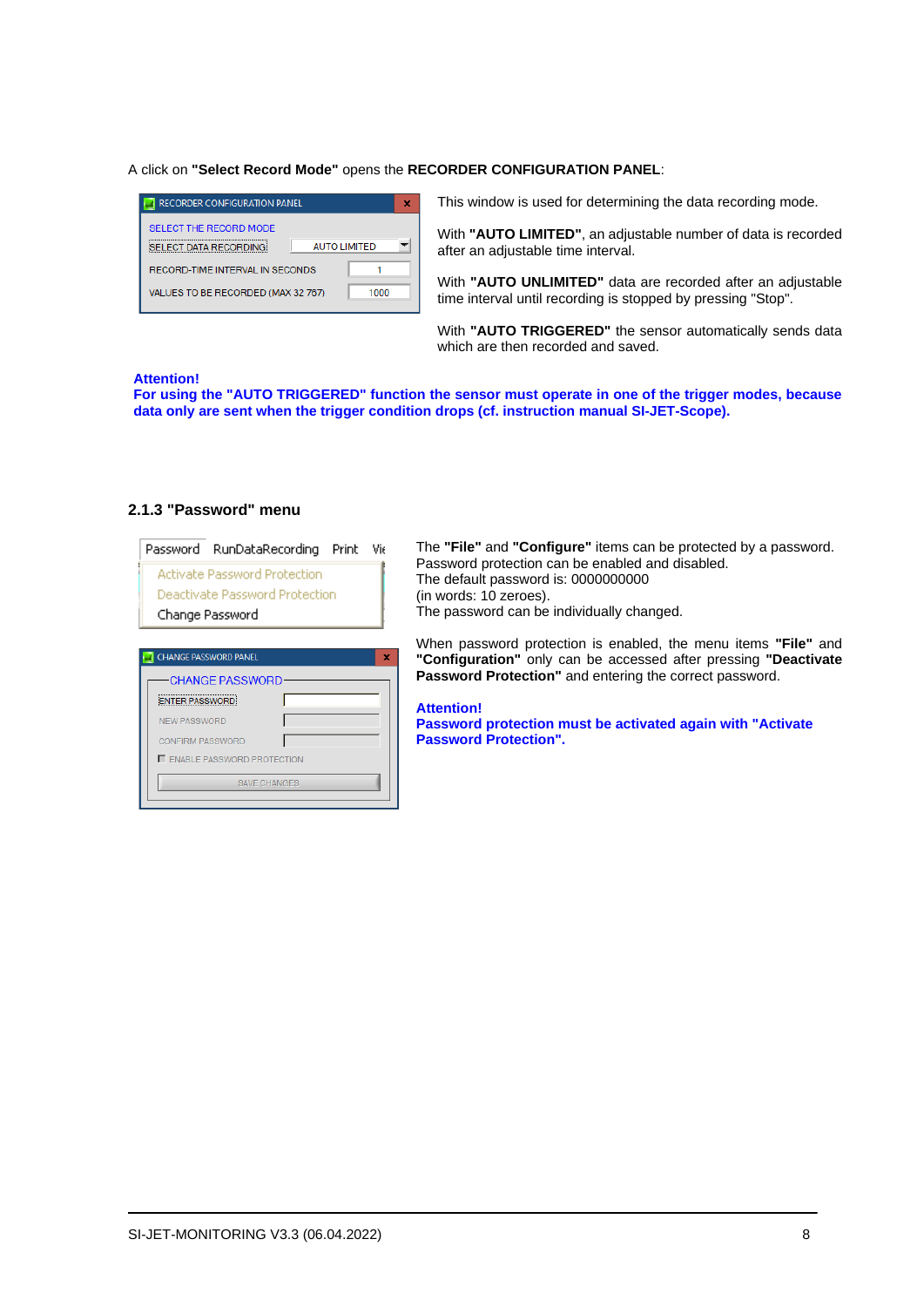## <span id="page-8-0"></span>**2.1.4 "RunDataRecording" menu**

| RunDataRecording | In this menu item data recording can be started with "Start" and stopped with "Stop". Data                                                                                     |
|------------------|--------------------------------------------------------------------------------------------------------------------------------------------------------------------------------|
| Start            | recording furthermore can be paused with "Pause" and then continue again with<br>"Continue".                                                                                   |
| Pause            | When "Start" is pressed, the product parameters 6 to 10 that are enabled in "Set Product"                                                                                      |
| Continue         | <b>Parameter</b> " must be entered.                                                                                                                                            |
| Stop.            | If OPERATOR CREATES FILENAME MANUALLY is activated under "Set Output Path",<br>the operator will be prompted to specify a file. Please note that the file must be created in a |

physical folder and not in a folder managed by Windows. If you place it on the desktop or in a user-defined folder (e.g. pictures, documents, etc.), it is possible that the file cannot be created. In this case, you will receive an error message.



The data selected in the **OUTPUT FILE CONFIGURATION PANEL** and the respective **d** values (d=delta) are immediately saved in the correspondingly created file, if this is activated. The total number of recorded values is shown in the **CNT** display.

The **SETVALUES (SV)** specified in the **SENSOR CONFIGURATION PANEL** are displayed beside the graphs. The **AV (ACTUAL VALUE)** display below shows the currently recorded value (actual value). The **d** display shows the deviation of the actual value **(AV)** from the setpoint value **(SV)**. This deviation in addition is visualised in the graph whose background turns red if **d** exceeds the set tolerance **TOL**.

If **SELECT SETVALUE SOURCE-ADJUSTABLE** in the **SENSOR CONFIGURATION PANEL** is deactivated, the **SETVALUES** function elements have a white background, and with a right-click on one of the function elements the actual values that are shown in the displays can be directly accepted as **SETVALUES**. The values can be directly edited by double-clicking with the left mouse button or by pressing F2.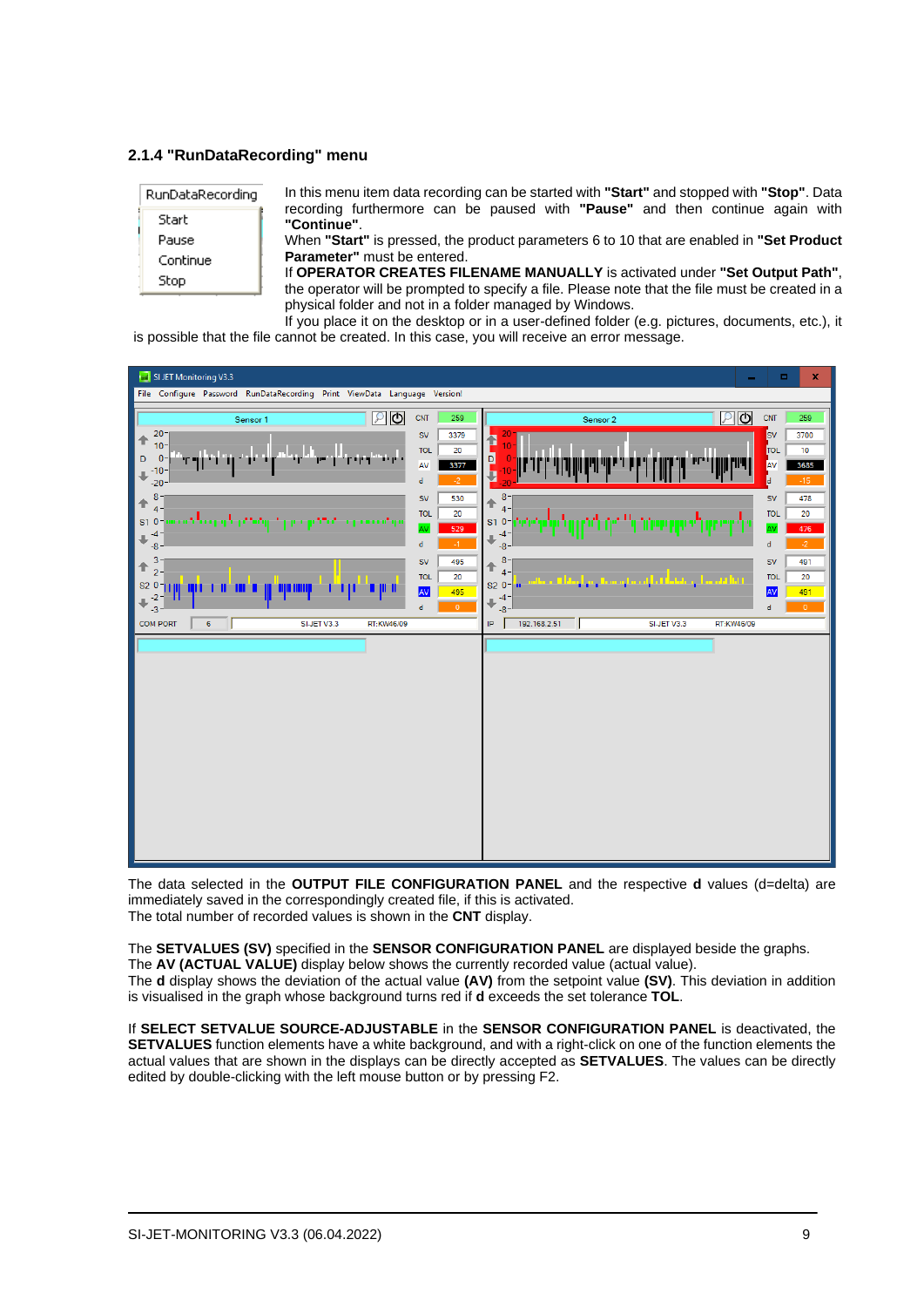

The Y-axis of the graph can be scaled by clicking on the arrows.



A click on the **RESET** button sets the graphs in all three tabs to zero.



A click on the magnifier icon opens a panel with a magnified view of the respective sensor window.



## **ATTENTION!**

For memory space reasons only the last 100 values are displayed in the graphs. The output file, however, contains all the values and can be opened in the **"ViewData" menu**.